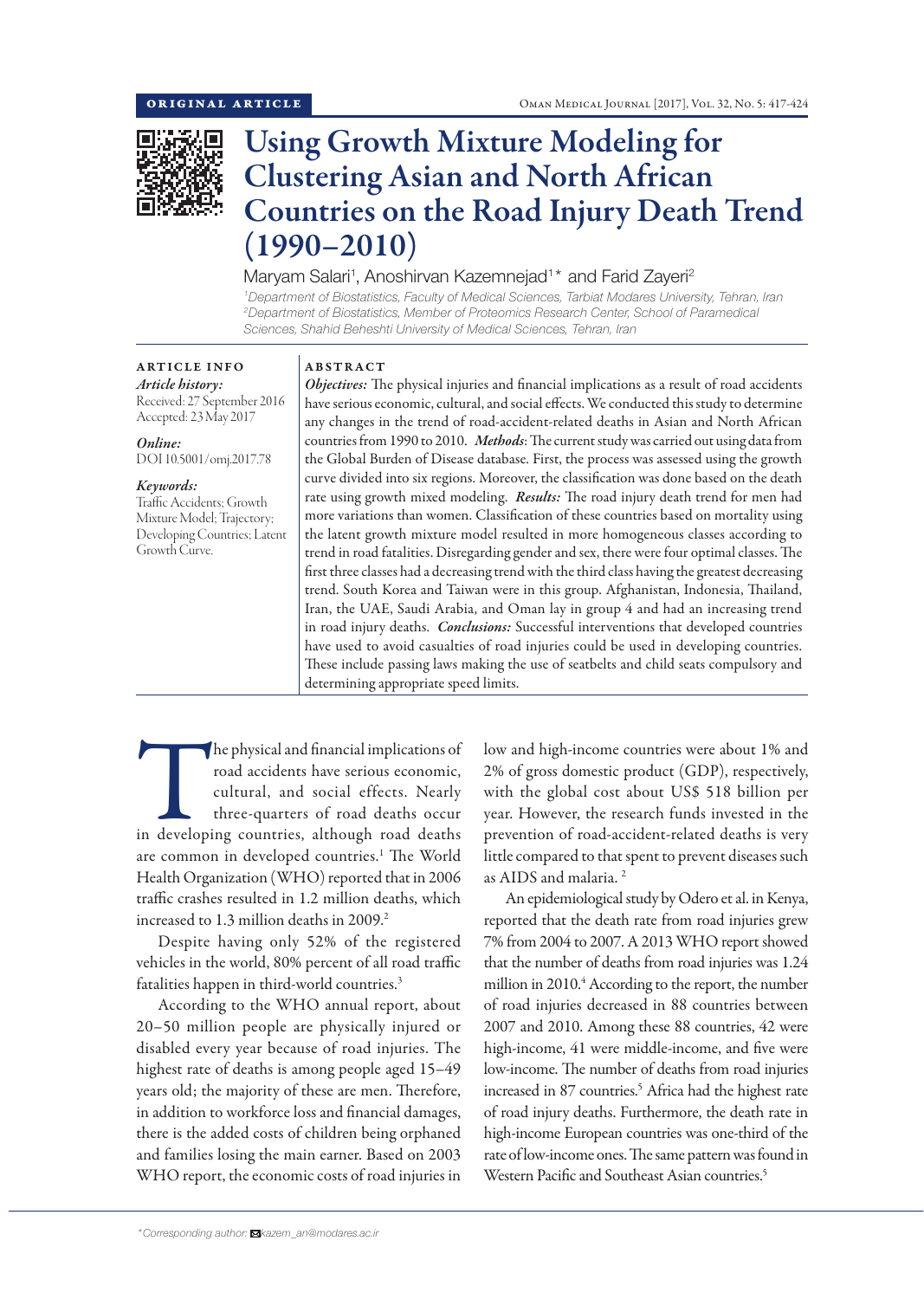A study by the Australian Health Organization showed that from 2001 to 2009, concurrent with the reduction in death rate from road injuries, the related disability-adjusted life-years (DALYs) increase.5 A study from Italy investigated the trend in road injuries-related death from 1996 to 2005 where the number of road accidents was considered a function of the number of cars. They showed that along with increasing the number of cars, road injuries, and as a consequence serious physical injuries, increased until 2003. However, from 2003 to 2005, despite the increase in the number of cars, the road accident rate declined demonstrating the effectiveness of the implemented interventions.<sup>6</sup>

In a review of the distribution of fatalities from road crashes based on different parts of the world, Putignano et al. showed that the road injury death rate in high-income countries was one-third the rate in low-income ones.6 In 2002, road injuries ranked ninth among the leading causes of death and fifth in 2004. The WHO proclaimed 2011–2020 as a decade of action for road safety, owing to the importance of road and related injuries.7

Our study looked for changes in the trend of road accident-related deaths in Asian and North African countries between 1990 and 2010. We analyzed the road-related death data using the growth curve model. We used growth mixed modeling (GMM) to classify countries with similar changes in the death rate from 1990 to 2010.

### METHODS

The current study was carried out using the Global Burden of Disease (GBD) database on road injury death. The GBD epidemiological study has been the largest study on the causes of death and physical injuries to date. The study includes millions of observations on risk factors, causes of mortality, and disease incidences in five-year periods. Furthermore, about 400 scientists worldwide have participated in the study and the results obtained up to 2010 were published in 2014.On the database, Asian and North African countries lie in the same cluster and have been divided into six regions. Table 1 addresses the categories and countries. The data used in the current study was of traffic deaths in Asian and North African countries for the years 1990, 1995, 2000, 2005, and 2010.

We used latent growth curve modeling (LGM) as a method of data analysis. LGM is a simple examining

Table 1: Institute for Health Metrics and Evaluation (IHME) regions of Asia and North Africa.

| Region   | Countries                                                                                                                                                                                    |
|----------|----------------------------------------------------------------------------------------------------------------------------------------------------------------------------------------------|
| Region 1 | South Asia<br>Afghanistan, Bangladesh, Bhutan, India, Nepal,<br>Pakistan                                                                                                                     |
| Region 2 | <b>Central Asia</b><br>Armenia, Azerbaijan, Georgia, Kazakhstan,<br>Kyrgyzstan, Mongolia, Tajikistan,<br>Turkmenistan, Uzbekistan.                                                           |
| Region 3 | North Africa/Middle East<br>Algeria, Bahrain, Egypt, Iran, Iraq, Jordan,<br>Kuwait, Lebanon, Libya, Morocco, Oman,<br>Palestine, Qatar, Saudi Arabia, Syria, Tunisia,<br>Turkey, UAE, Yemen. |
| Region 4 | East Asia<br>China, North Korea, Taiwan.                                                                                                                                                     |
| Region 5 | Southeast Asia<br>Burma, Cambodia, Indonesia, Laos, Malaysia,<br>Maldives, Philippines, Sri Lanka, Thailand,<br>Timor-Leste, Vietnam.                                                        |
| Region 6 | High-income Asia Pacific<br>Brunei, Japan, Singapore, South Korea.                                                                                                                           |

method used to assess interindividual (between individuals) and intraindividual (within individual) changes over time.7 LGM is appealing not only because of ability to model change but because it also allows investigation into the antecedents and consequents of change.8

In this variation model, the response variable is estimated by intercept and trajectory slope. In essence, in terms of formulation, LGM is a special case of structural equation modeling (SEM). SEM is a general method to assess relationship patterns among a set of observed and latent variables. Where intercept and slope are considered latent variables.<sup>9</sup>

When using LGM, we assume that a single latent trajectory is sufficient to characterize the pattern of change in a population while allowing for random error in that trajectory. In other words, we assume homogeneity of all individuals' trajectories. But, this hypothesis is unrealistic (i.e., separate growth trajectories may be estimated simultaneously within each of several known groups, with or without cross-group constraints on key parameters). However, it need not be the case that a classification variable is observed; it is quite possible that latent (unobserved) classes could give rise to heterogeneous trajectories. If more than one such class exists, but only one trajectory is specified, significant bias is likely to be introduced, and the resulting trajectory may misrepresent all trajectory classes. Disregarding heterogeneity in individuals' trajectories can lead us



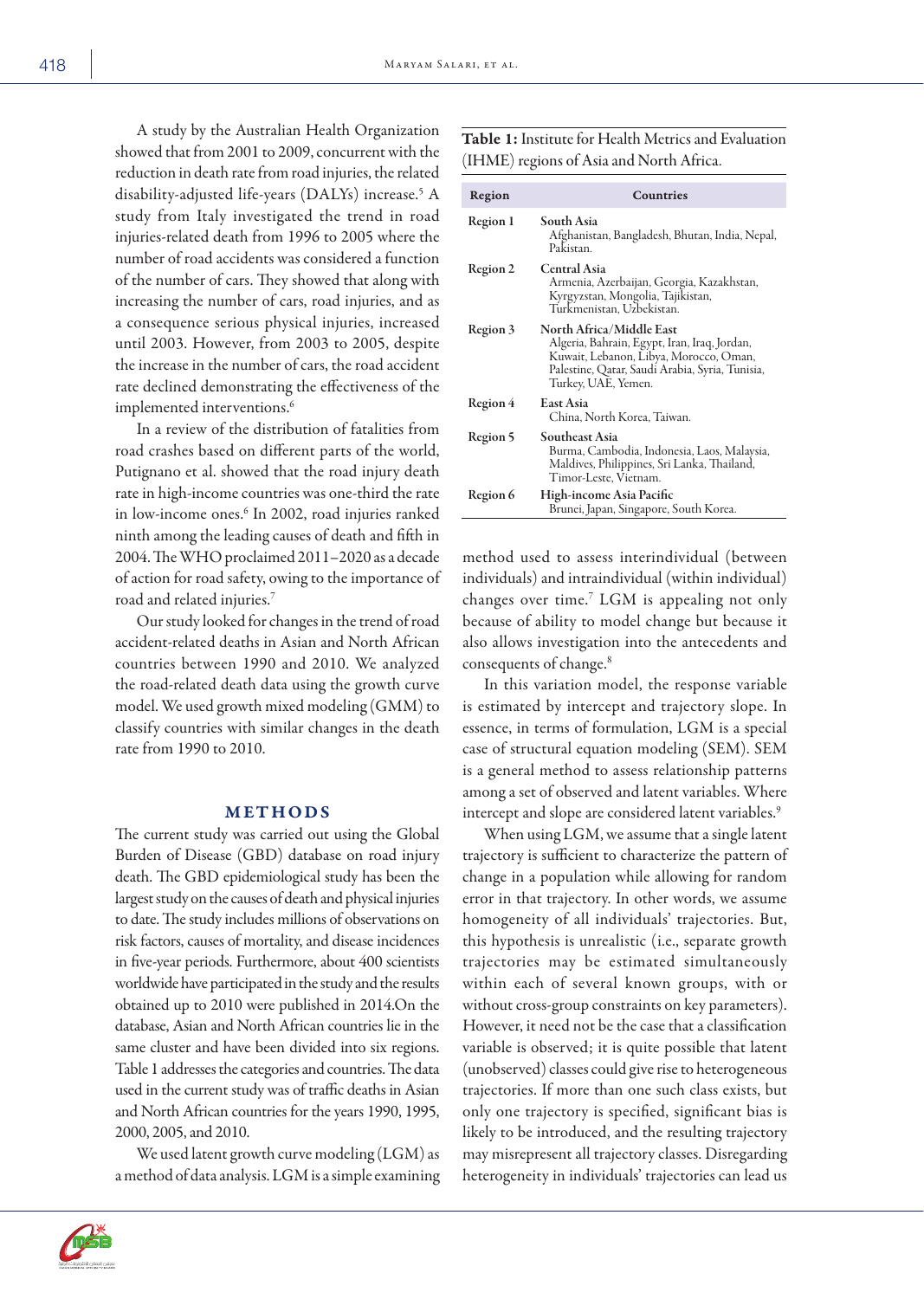| Region                          | Gender | 1990                   | 1995                                    | 2000                   | 2005                   | 2010                   |
|---------------------------------|--------|------------------------|-----------------------------------------|------------------------|------------------------|------------------------|
| Central Asia                    | Female | 8.7<br>(6.11, 9.47)    | 7.0<br>(6.22, 9.69)                     | 5.8<br>(5.01, 7.7)     | 7.2<br>(6.32, 8.93)    | 7.5<br>(5.89, 10.31)   |
|                                 | Male   | 34.8<br>(23.63, 40.00) | 27.9<br>(22.80, 40.00)                  | 23.0<br>(19.20, 34.94) | 27.4<br>(23.07, 38.00) | 28.3<br>(21.78, 41.39) |
| East Asia                       | Female | 8.0<br>(4.81, 10.50)   | 9.5<br>(6.37, 10.50)                    | 10.0<br>(7.50, 11.49)  | 9.2<br>(8.11, 13.84)   | 9.5<br>(7.94, 15.79)   |
|                                 | Male   | 20.7<br>(12.00, 33.96) | 24.5<br>(16.46, 32.00)                  | 27.1<br>(20.07, 34.94) | 27.2<br>(21.10, 38.67) | 28.6<br>(18.86, 46.47) |
| High-income Asia<br>Pacific     | Female | 7.3<br>(6.00, 8.58)    | 7.4<br>(4.64, 8.19)                     | 5.8<br>(4.30, 6.50)    | 4.3<br>(3.90, 5.80)    | 3.6<br>(3.24, 5.14)    |
|                                 | Male   | 22.8<br>(17.28, 27.87) | 22.1<br>(16.00, 25.20)                  | 16.3<br>(12.29, 20.56) | 12.6<br>(10.11, 17.37) | 10.5<br>(8.59, 15.21)  |
| North Africa and<br>Middle East | Female | 10.1<br>(9.00, 13.50)  | 10.1<br>(8.57, 12.56)                   | 10.1<br>(8.30, 12.12)  | 9.5<br>(7.59, 11.46)   | 8.7<br>(7.15, 10.80)   |
|                                 | Male   | 32.5<br>(26.00, 46.52) | 32.4<br>(25.36, 44.00)                  | 32.9<br>(25.70, 42.30) | 32.5<br>(24.90, 40.97) | 30.7<br>(22.66, 39.22) |
| South Asia                      | Female | 8.4<br>(5.86, 9.52)    | 9.4<br>(6.24, 10.62)                    | 9.2<br>(7.70, 11.55)   | 8.9<br>(6.92, 12.82)   | 9.8<br>(6.26, 16.64)   |
|                                 | Male   | 26.7<br>(19.50, 34.07) | 29.8<br>(20.83, 36.85)                  | 29.7<br>(21.37, 39.40) | 29.9<br>(20.77, 43.95) | 33.9<br>(21.04, 58.23) |
| Southeast Asia                  | Female | 10.9                   | 12.8<br>$(7.83, 16.63)$ $(9.51, 17.50)$ | 13.0<br>(10.24, 16.76) | 11.8<br>(10.09, 14.21) | 11.6<br>(10.07, 14.49) |
|                                 | Male   | 29.6<br>(19.20, 43.53) | 34.9<br>(24.98, 46.83)                  | 35.9<br>(27.11, 45.70) | 34.3<br>(26.76, 41.91) | 33.8<br>(26.02, 42.70) |

Table 2: Institute for Health Metrics and Evaluation reports for road injury fatality rate per 100 000 in Asia and North Africa by gender from 1990 to 2010.

*\*Data given as number per 100 000 and (upper and lower number of deaths).*

into false analysis. The GMM classifies individuals into groups with different change patterns, without considering the hypothesis.

In GMM, the heterogeneity among individuals in change patterns is estimated through combining fixed and random effect(s) models. The mixed model classifies individuals into similar groups and the random effects model estimates the trajectory or pattern of changes. GMM has increasingly gained its popularity in longitudinal studies in various areas of behavioral and health sciences due to its usefulness in classifying individuals into groups with distinct growth trajectories.10

In this study, the fatality rate was obtained using the LGM method based on the Institute for Health Metrics and Evaluation (IHME) classification. In this method, the intercept mean is estimated, and the change rate over time is shown as a slope. Since there are six areas classified by IHME based on geographical and economic criteria, in the second step, regardless of IHME classification, 52 Asian and North African countries were analyzed and reclassified based on the change rate using the GMM method. This means that in each group of countries the fatality rate caused by road injuries begins with a specific mean and trajectory over time.

## RESULTS

Table 2 shows the road injuries fatality rate per 100000 people in six regions classified by the IHME from 1990 to 2010. As presented in Table 2, the death rates for women are lower than those for men in all regions. For instance, in 2010 the mortality rate from road injuries in East Asian countries was 9.5 per 100000 people for women, but 28.6 per 100000 for men.

Furthermore, the road injury death trend for men has more variations. For example, the number of deaths for men in South Asian countries increased from 26.7 per 100 000 in 1990 to 33.9 per 100 000 in 2010. In high-income South Asian countries there was a decreasing trend; from 22.8 to 10.5 per 100 000 from 1990 and 2010, respectively.

Table 3 shows the estimated intercept and slope according to gender for each of the six regions (all intercepts and slopes in this studies are in the scale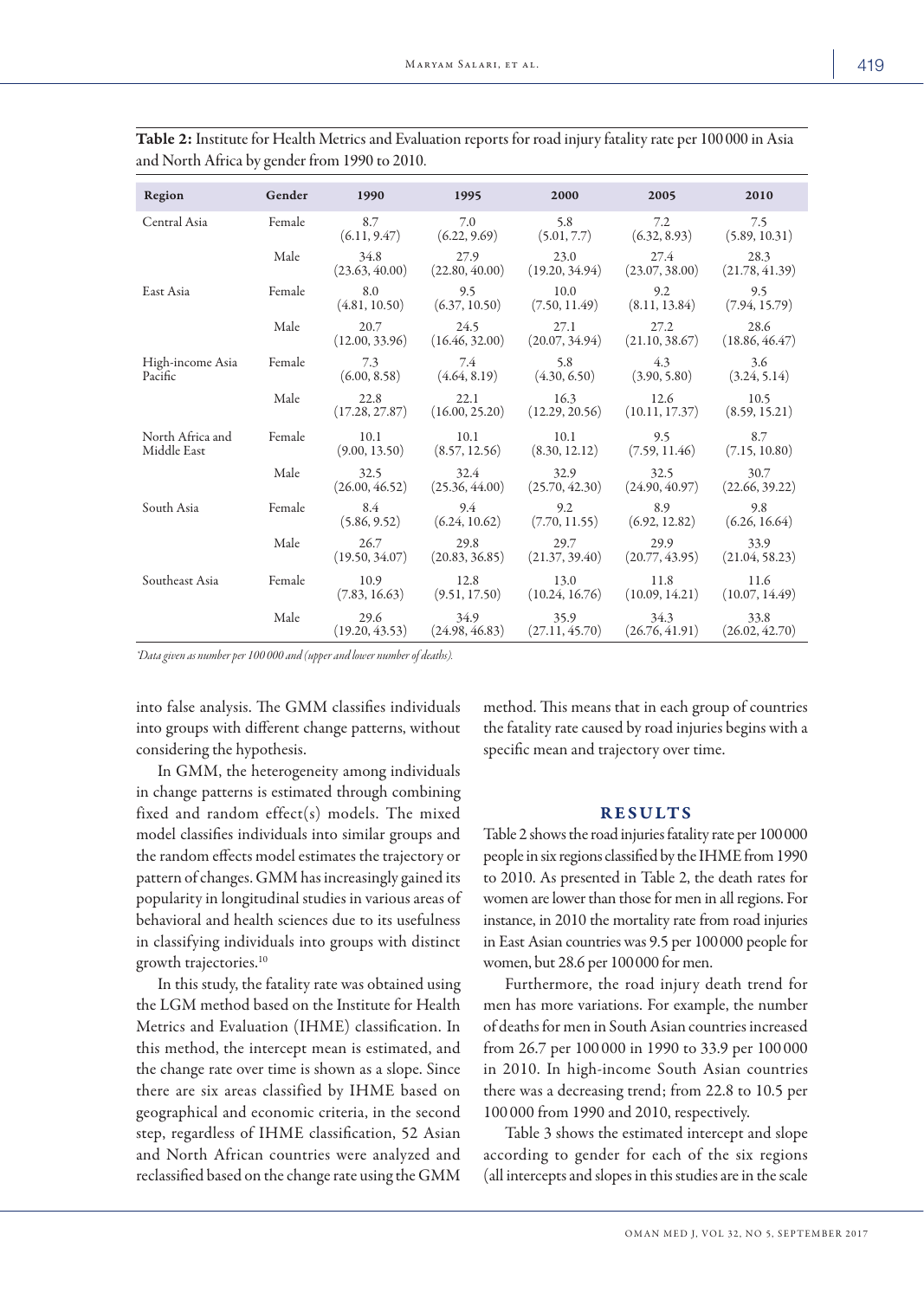|  | v<br>× |
|--|--------|

| Region           | Gender | Intercept | Slope   |
|------------------|--------|-----------|---------|
| Central Asia     | Male   | 25.16     | 0.08    |
|                  | Female | 9.09      | $-0.32$ |
| South Asia       | Male   | 42.57     | $-0.56$ |
|                  | Female | 8.80      | $-0.79$ |
| North Africa and | Male   | 26.95     | 0.06    |
| Middle East      | Female | 9.09      | $-0.34$ |
| East Asia        | Male   | 31.35     | $-2.35$ |
|                  | Female | 11.80     | $-0.83$ |
| Southeast Asia   | Male   | 27.80     | $-0.03$ |
|                  | Female | 11.02     | $-0.19$ |
| High-income      | Male   | 34.53     | $-4.22$ |
| Asia Pacific     | Female | 8.53      | $-0.78$ |

Table 3: Simple growth modeling results for road injury fatality rates in IHME regions by gender.

*IHME: Institute for Health Metrics and Evaluation.*

of death per 100 000 people). High-income Asia Pacific countries had the highest decreasing trend (-4.22). All countries of this region (South Korea, Japan, Brunei, and Singapore) showed a decreased rate over time, followed by East Asian countries (-2.35). However, the traffic death rate in China rose from 20.7 to 28.6 deaths from 1990 to 2010, respectively. In the other four regions, the amount was less than one despite the negative slope.

It seems that classifying countries (except high-income countries, which had a decreasing trend) based on this zoning method does not provide precise information on the traffic death rate over time because each region includes countries with different increasing and decreasing trends.

Regardless of IHME classification, all 52 countries were reclassified using the GMM

|  | Table 4: Countries in each class by gender. |  |  |  |  |
|--|---------------------------------------------|--|--|--|--|
|--|---------------------------------------------|--|--|--|--|

| Gender | <b>Class</b> | Country                                                                                   |
|--------|--------------|-------------------------------------------------------------------------------------------|
| Both   | 1            | Afghanistan, Indonesia, Thailand, Iran,<br>Oman, Saudi Arabia, UAE                        |
|        | 2            | Bangladesh, Singapore, Syria                                                              |
|        | 3            | Taiwan, South Korea                                                                       |
|        | 4            | The other countries in North Africa<br>and Asia                                           |
| Male   | 1            | Afghanistan, Mongolia, Indonesia,<br>Thailand, Iran, Oman, Saudi Arabia,<br>Tunisia       |
|        | 2            | South Korea                                                                               |
|        | 3            | The other countries in North Africa<br>and Asia                                           |
| Female | 1            | Afghanistan, Nepal, India,<br>Turkmenistan, Japan, Cambodia,<br>Bahrain, Iran, Qatar, UAE |
|        | 2            | The other countries in North Africa<br>and Asia                                           |

method. In this method the Lo-Mendell-Rubin (LMR) likelihood ratio test was used to determine the optimal number of classes. This test compares a  $K_0$ -class normal mixture distribution model against an alternative K−1-class normal mixture distribution model (where  $K_{-1} < K_0$ ). A *p*-value  $<$  0.050 (5%) indicates that the  $K_0$ -class model provides significantly better fit to the observed data than the K−1-class model.11 Due to the small sample size for classification, a 0.1 level of significance was selected to test the differences.

In females, two optimal classes were estimated. In the first class, the mean of the intercept and slope were 21.19 and -2.11, respectively. This group had a higher starting point, but with a nearly steeper negative slope in the traffic death rate. South Korea,



Figure 1: Estimated trends fatality rate of road injury in different classes from 1990 to 2010 for (a) females and (b) males.

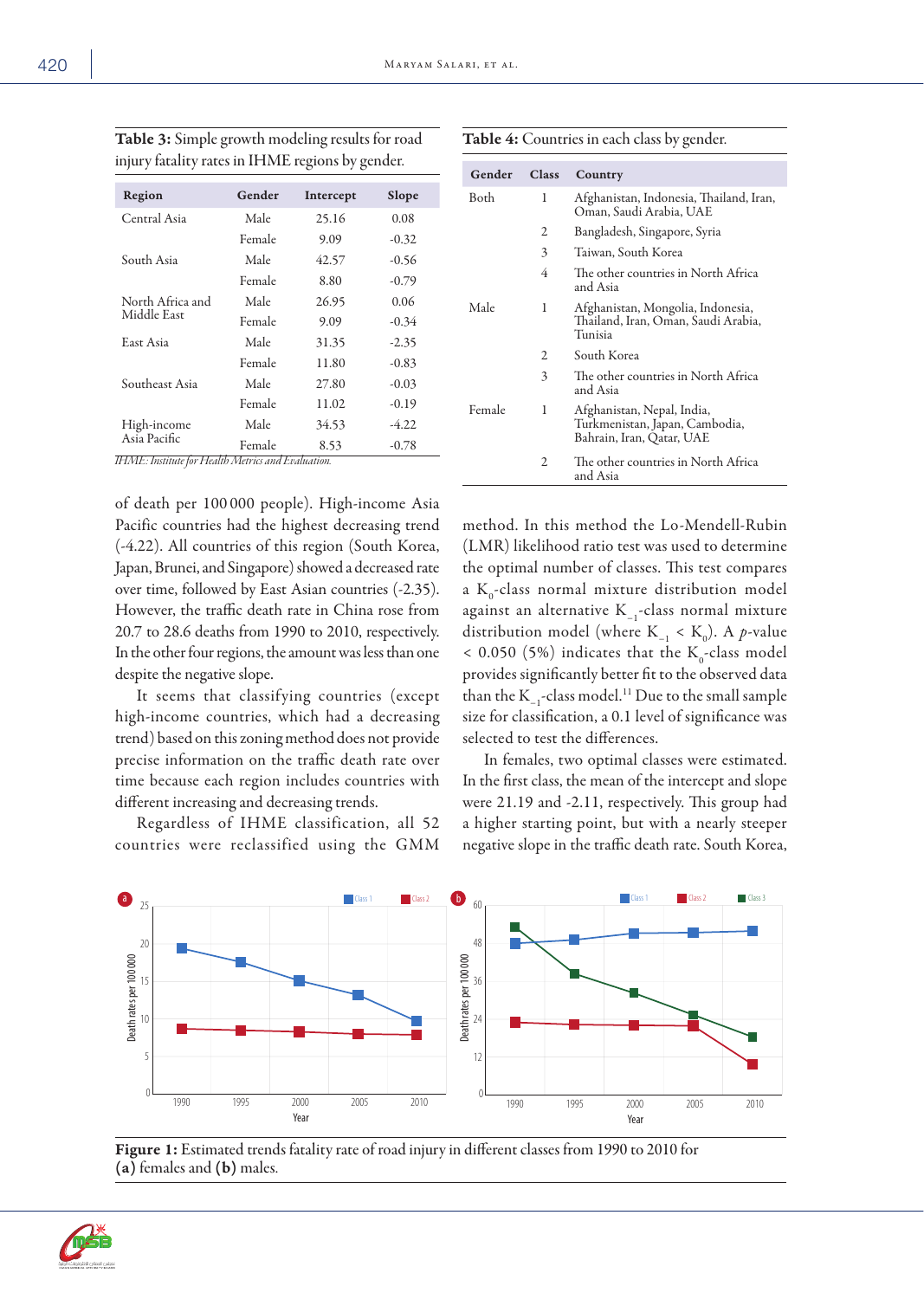

Figure 2: Frequency of fatality rate of road injury in different classes from 1990 to 2010 for each age group (deaths per 100 000).

Bahrain, Oman, Taiwan, and the Maldives were in this group. In the second class, the traffic death rate started with an estimated intercept mean of 8.80, but changed with lower positive slope of 0.50 over time. The remaining countries were also in this class. Figure 1(a) illustrates the changes of these classes over time.

There are three optimal classes for males [Table 4]. In the first class, the mean of the intercept estimated as 48.00 deaths per 100 000 and the mean of the slope is 0.71. Therefore, there is a large death rate with a decreasing change pattern with low slope. Afghanistan, Mongolia, Indonesia, Thailand, Iran, Oman, Saudi Arabia, and Tunisia are in this group. The second class only contains South Korea, with the mean of the intercept estimated as 52.00 deaths per 100 000 and changed with a high decreasing slope of -6.97 over time. This means that the number of traffic deaths declined by an average of 7.00 deaths per 100 000 over each five-year period. The mean of the intercept for the third class was 22.00 deaths per 100 000, which changed with a low decreasing slope of -0.30. Most countries are in this group. Figure 1(b) illustrates the changes of these classes.

The traffic death trend was clustered separately into five age groups based on the IHME Research Center classification. Figure 2 shows the distribution of traffic deaths per 100 000 individuals in different age groups in all countries. The highest rate of death was observed in the over 70 age group.

In the under fives age group, the optimal number of classes was two based on the LMR  $(p$ -value = 0.080). The mortality rate in the first class showed a starting point of 31.44 deaths per 100 000 and a slope of -3.02 by 2010. Afghanistan, Algeria, Iran, Oman, Palestine, and Yemen were in this group. The second class had a starting point of 9.00 and a negative slope of 0.84. Other Asian and North African countries were in this class [Figure 3a].

The countries studied in the 5–14 age group were divided into two classes (*p*-value = 0.090). The first class included Afghanistan, Iran, Kazakhstan, and Kyrgyzstan with the starting point of 10.67 deaths per 100 000 and a slope of -0.27 by 2010. Other regional countries showed a negative trend with the intercept of 6.19 from 1990 and slope of -0.50 [Figure 3b].

Countries studied in the 15–49 age group were divided into two classes ( $p$ -value = 0.030). The first class includes Afghanistan, Bahrain, Indonesia, Iran, Kazakhstan, Mongolia, Oman, Saudi Arabia, Thailand, Tanzania, and the UAE. These countries showed a starting point of 34.62 and a negative trend of -0.42 by 2010. Other countries in the region in the second class showed a negative trend with the intercept of 16.00 from 1990 and slope of -0.40 [Figure 3c].

Countries studied in the 50–69 age group were divided into four classes (*p*-value = 0.030). The first class included Iran, Oman, and Saudi Arabia with the starting point of 79.70 and a rate of change of -0.70 until 2010. The second class had the starting point of 40.60 and slope of -0.50 (including Afghanistan, Bahrain, Indonesia, Kuwait, Maldives, North Korea, Taiwan, UAE, and Qatar). The third class includes Bangladesh, Singapore, and Syria at the starting point of 20.70. The last group with the starting point of 9.10 and slope -0.90 includes all other countries in the region [Figure 3d].

For the over 70s, countries studied in this age group were divided into two classes (*p*-value = 0.090). The first class includes Iran, Oman, Saudi Arabia, UAE, and the Maldives, which had the starting point 148.23 and a negative trend with a slope of -0.70. Other countries in the region were in the second group showing the intercept of 42.90 from 1990 and an increase with a slope of 0.10. Figure 3 shows changes in each age group over time [Figure 3e].

Excluding sex and gender, there were four optimal classes. The first three classes had decreasing and negative slopes. The third class (including South Korea and Taiwan) had the highest decreasing slope. However, the first class had a near-zero slope, showing no notable change over time. The fourth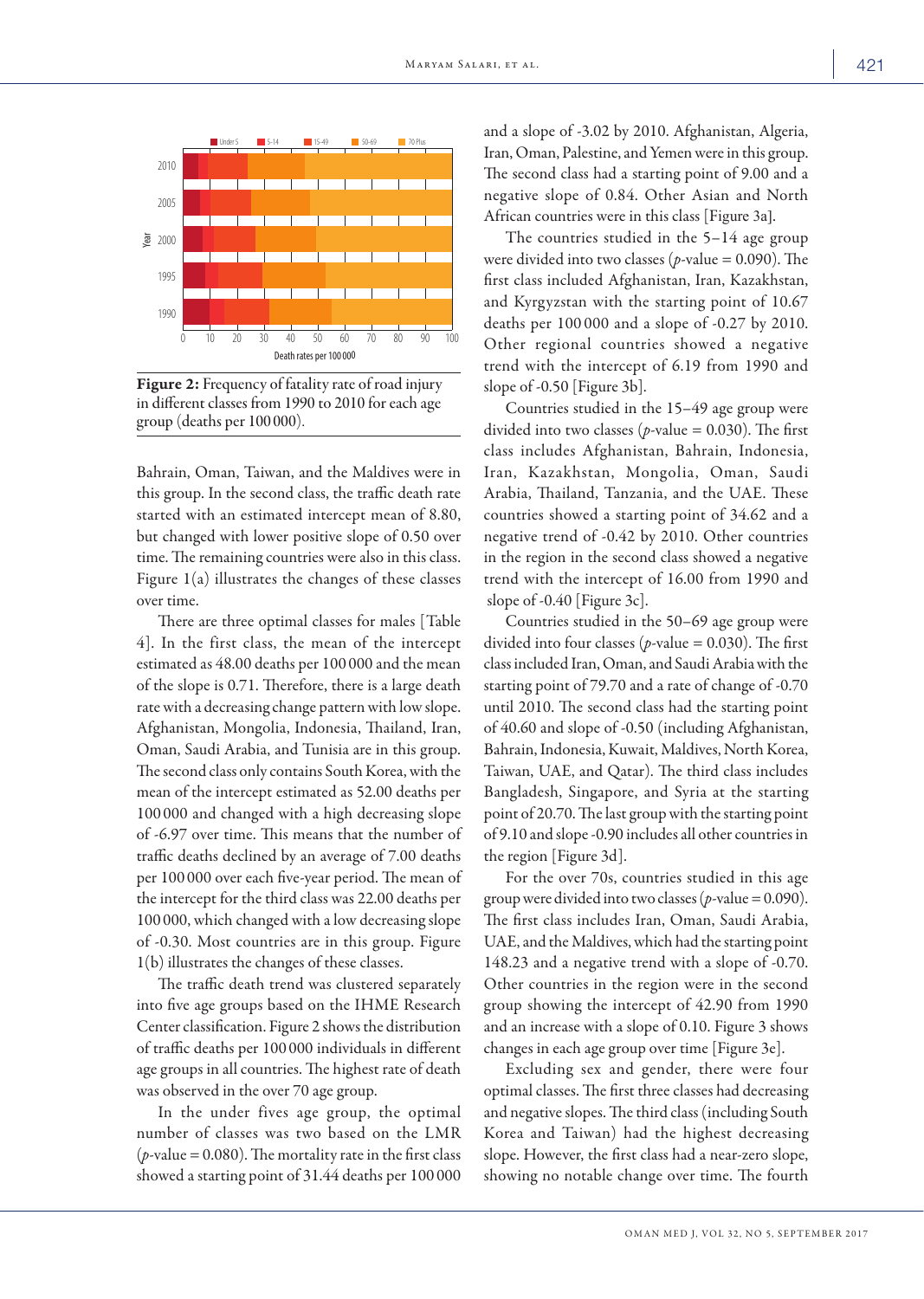



class had an increasing slope of 0.30, indicating an increasing mortality rate over time. Afghanistan, Indonesia, Thailand, Iran, the UAE, Saudi Arabia, and Oman lay in class 4. Figure 4 shows changes in both classes over time.

## DISCUSSION

The aim of this study was to investigate the trends and rates of traffic deaths in Asian and North African countries from 1990 to 2010. All countries had a decreasing fatality rate of -0.34. Due to natural heterogeneity in the traffic mortality rate, this decreasing rate does not represent a clear view of changes in each country. Some countries in this region that had a decreasing trend in road injury death, and it is better to classify countries by the mortality rates due to road injuries.

As reported by the WHO, the rate of traffic deaths in males is three-times more than females and is the highest difference in the mortality rate between genders among the causes of death.<sup>12</sup>

The fatality rate due to road injuries in females was less than males in all Asian and North African countries. According to the estimations of starting point mean, females had a lower mortality rate with



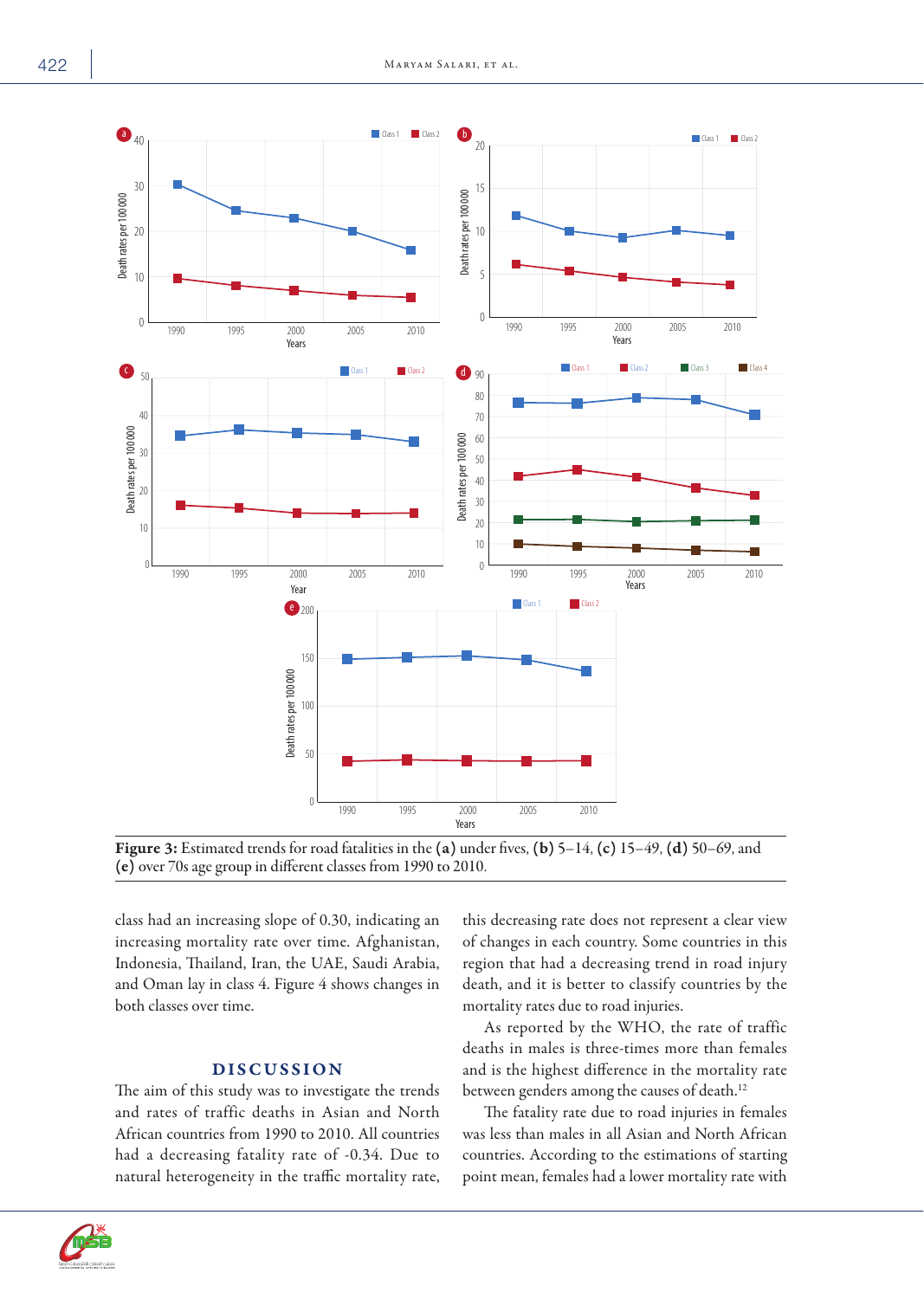

Figure 4: Estimated fatality rate trends in road injury in different classes from 1990 to 2010.

fewer changes over time. Therefore, in the current study, different models were fitted for both genders. However, given that there were more male deaths most of the analyses were done in this group.

Boniface and colleagues looked at the mortality rate in Tanzania in 2014. They reported that 76% of deaths (4 775 individuals) occurred in males with 70% of these occurring in 18–45 year olds.13

According to Bull study on mortality rate and pattern of changes (2001 to 2005), about 65% of traffic deaths occurred among males aged 15–59.14

In a study on the distribution of deaths by age and gender from 1996 to 2006, Chang showed that the mortality rates for all age groups in men was higher than women.15 In our study, the highest mortality rate was seen in the 41–55 age group. The mortality rates in people under 16 in both genders were the same, but the 51–55 year age group had an increasing trend. Irrespective of gender, the 16–25 and over 65 age group showed the highest number of deaths due to road accidents.<sup>15</sup>

In 1993, Massie et al showed that risk of fatal accidents in young drivers (16–19 years old) and drivers over 70 was 3- to 3.8-times greater than the average.16

A study conducted in Malaysia showed that children and elders have a higher risk of death due to road accidents.17 Hamzesh et al, reported that 76% of deaths from road accidents in Iran are males.18

Since the data in our study was adjusted in each age group, the death rate was highest in the over 70s followed by the 50–69 year age group. The lowest mortality rate was in the 5–14 age group with an average of six deaths per 100 000 individuals.

In the age groups in different classes the trends are almost constant. Countries with high mortality rates in 1990 show a gentle slope until 2010, and the trends remain constant. In all age groups, the UAE, Iran, Oman and Saudi Arabia have the highest death rate overall, and in both genders.

Another study by Mokdad et al, using IHME data revealed that lifelong disability index caused by road injuries experienced an increase of 34% from 1990 to 2010.19 In general, despite ascending and descending trends in the rate of deaths in road accidents in men and women, based on GMM, the countries in each have a flat rate.

Data on road traffic fatalities are essential for monitoring country-level trends, tailoring prevention efforts, assessing progress, and comparing the scale of road traffic deaths relative to deaths from other causes.

Registration data fulfill these needs best as they are a record of all officially registered deaths and are not time-limited. For example, a person who dies from injury complications a few months after a road traffic crash may or may not be issued with a death certificate showing the road traffic injury as the contributing cause of death.

We used the IHME database for this study due to the lack of other sources of data on the death rates in all countries. The lack of accurate and reliable data can be considered a limitation of this study, and further studies are needed into the availability and generation of registered mortality data.

Interventions that developed countries have used to prevent road accident fatalities could be used for developing countries. These include passing laws making the use of seatbelts and child seats compulsory and determining speed limits. Additionally, for those road injuries that do not lead to death the DALY index (the number of days lost due to disability) should also be included in road injury analysis.

### CONCLUSION

Reporting of road injury mortality rates vary substantially from country to country and low reporting rates in developing countries may be due to weaknesses in the healthcare and epidemiological systems. Our study highlights that defined classes based on these models may be better than classification based on other features such as geographical classification, which is implemented in the GBD study.